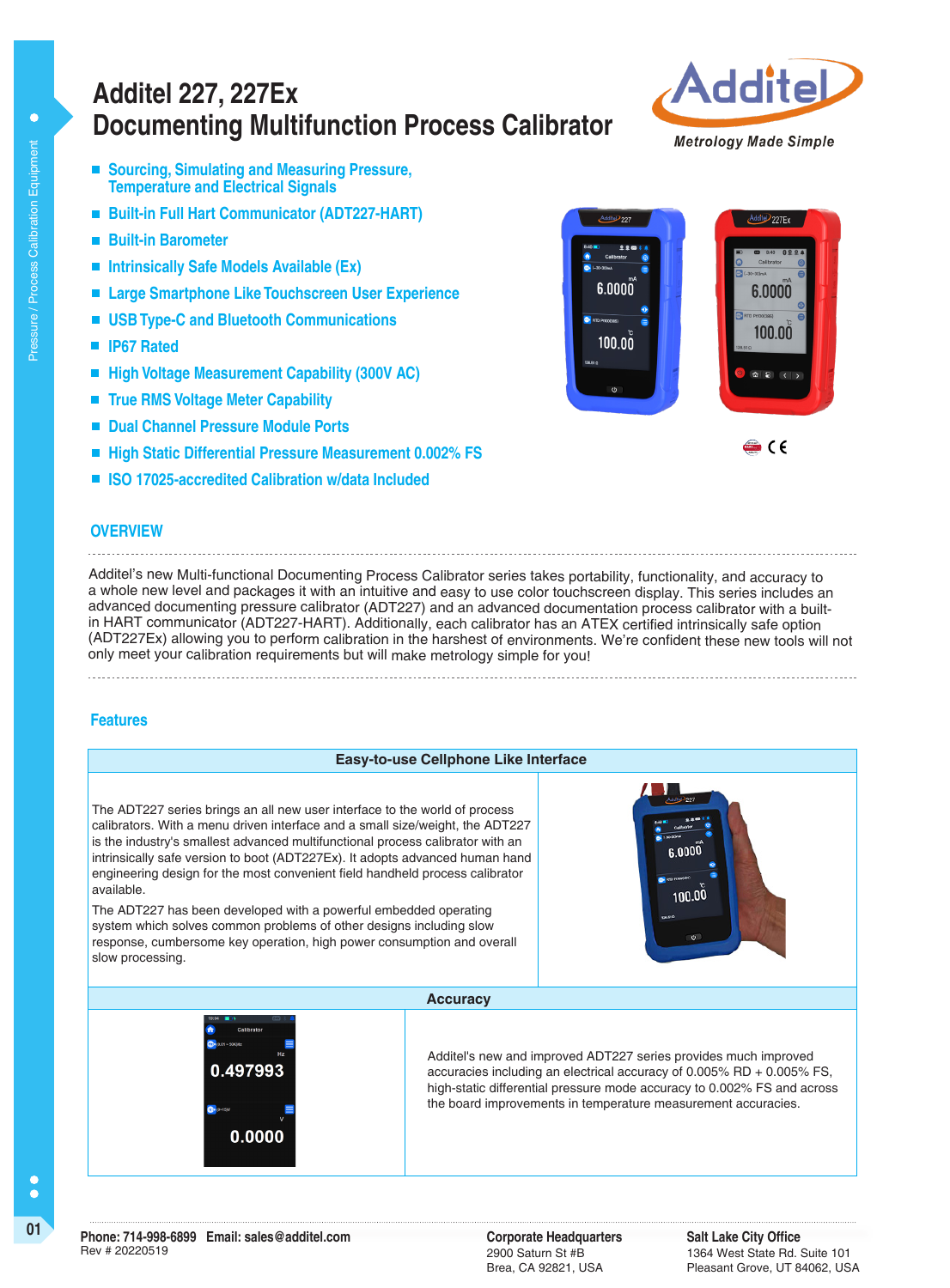

#### **Metrology Made Simple**



Additel 227 Series Calibrators come with a powerful documenting calibration task application which provides a turnkey solution for automation and paperless calibration management.

Tasks are easily created for temperature, pressure, flow and loop instruments. Up to 10,000 documented tasks for ADT227 and up to 1,000 documented tasks for ADT227Ex can be stored in the extensive on-board memory. Many tasks, when executed, are fully automated in data collection and performance validation, such as pass/fail and hysteresis calculations. All information can be integrated into Additel's ACal software for additional calibration management.





**Full HART Communicaton ( For ADT227-HART only)**

The built-in full HART communicator will work with most HART transmitters . The ADT227-HART contains an extensive DD library to meet the needs of your smart transmitter. Our DD library is updated on a regular basis and at no additional cost. The ADT227Ex-HART is integrated with the HART communication functions, permitting users to monitor, control, and calibrate HART instrumentations. It's an ideal device for calibrating, maintaining, and troubleshooting HART instrumentations

2900 Saturn St #B Brea, CA 92821, USA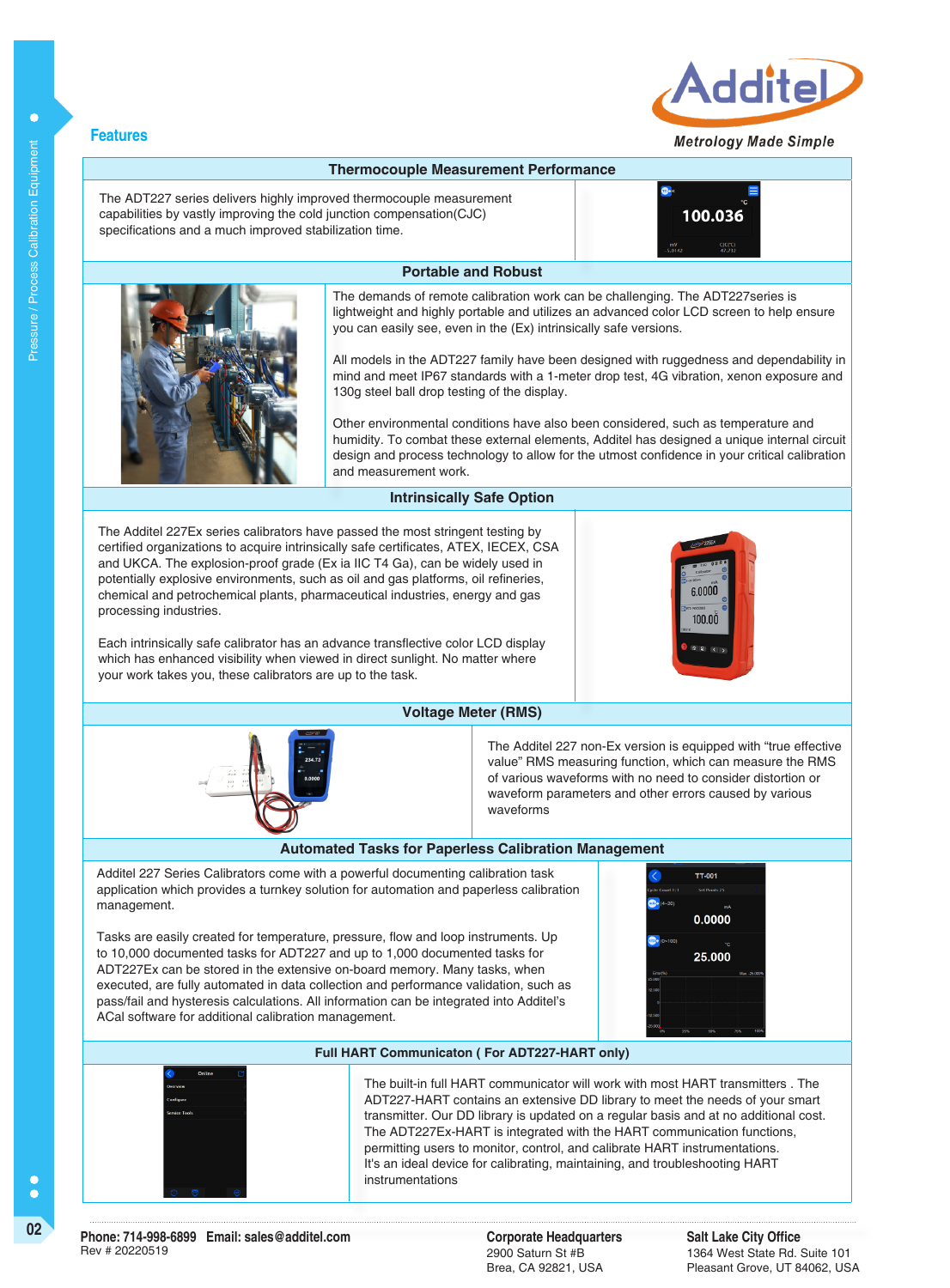

### **Features**



The onboard applications provide a useful selection of features including HART communicator, high static differential pressure mode, pressure leak test, safety valve test, analog transmitter calibration, unit converter, thermal calculator, and snapshots to name a few.

High static differential pressure mode uses two sensors, unique calculation technology to achieve a differential pressure measurement to 0.002% FS at high static pressures. The leak test will automatically calculate the pressure drop to determine a leak condition. The safety valve test is a specialized task which captures the exact pressure release point by taking 10 readings per second during a valve crack test.

You will find this and much more as we continue to develop new apps at Additel.

#### **Data Logger ( For ADT227 & ADT227-HART only)**

**Connectivity & Battery**

The ADT227 calibrator can record pressure, temperature and electrical signals. Recorded values can be displayed numerically or graphically to identify trending. The ADT227 & ADT227-HART can store up to 500 results. each result can include up to 100,0000 recordings and each recording can record a maximum of 7 channel values. These results can easily be exported to Additel's application software. Each log session is easily configured at a set interval and provides a date and time stamp with each reading.





Users can remotely connect mobile devices to the ADT227 via Bluetooth with an unobstructed distance up 20 meters. The included USB type-C comm port and cable provide a hard wired communication option as well as charging for the

removeable Li-ion battery, which provides up to 35 hours of run time.

## **Time Saving Features**

In addition to all the great features mentioned above, the ADT227series is loaded with time saving features like our builtin pressure and temperature converter, thermal calculator, wiring diagram guide for assisting with electrical connections, a built-in diagnostic center including intelligent alarm messaging and a real time error report and comprehensive selftesting to help our customers get the very most out of their investment in Additel calibration tools.

### **SPECIFICATIONS**

#### **Electrical Specification**

| <b>Source Accuracy</b>   |                      |                        |                                                                        |                    |                        |                           |  |
|--------------------------|----------------------|------------------------|------------------------------------------------------------------------|--------------------|------------------------|---------------------------|--|
| <b>Specifications</b>    | <b>ADT227</b>        |                        |                                                                        | ADT227Ex           |                        |                           |  |
|                          | Range                | <b>Resolution</b>      | Accuracy                                                               | Range              | <b>Resolution</b>      | Accuracy                  |  |
| <b>Voltage DC</b>        | 0 to 15 V            | $0.1$ mV               | 0.005%RDG+0.005%FS                                                     | 0 to 10.5 V        | $0.1$ mV               | 0.01%RDG+0.005%FS         |  |
| <b>Current DC</b>        | 0 to $25 \text{ mA}$ | 0.1 <sub>u</sub> A     | 0.01%RDG+0.005%FS                                                      | $0$ to 25 mA       | 0.1 <sub>u</sub> A     | 0.01%RDG+0.005%FS         |  |
| Resistance               | 0 to 400 $\Omega$    | 1 m $\Omega$           | 0.005%RDG+0.005%FS                                                     | 0 to 400 $\Omega$  | 1 m $\Omega$           | 0.01%RDG+0.005%FS         |  |
|                          | 0 to 4000 $\Omega$   | 10 m $\Omega$          | 0.01%RDG+0.005%FS                                                      | 0 to 4000 $\Omega$ | 10 m $\Omega$          | 0.01%RDG+0.005%FS         |  |
| <b>Frequency</b>         | 0.01 to 50000.0 Hz   | Auto range,<br>6-digit | 0.002%RDG+2 on last digit                                              | 0.01 to 50000.0 Hz | Auto range,<br>6-digit | 0.002%RDG+2 on last digit |  |
| Voltage mV<br>(TC)       | $-10$ to 75 mV       | 1 uV                   | $0.008\%$ RDG + 0.004%FS                                               | $-10$ to 75 mV     | 1 uV                   | $0.01\%$ RDG + 0.004%FS   |  |
| Pulse                    | 0 to 9999999         |                        | N/A                                                                    | 0 to 9999999       |                        | N/A                       |  |
|                          |                      |                        | Optional rising edge and falling edge, minimum threshold voltage: 2.5V |                    |                        |                           |  |
| Loop power<br>(max 25mA) | 24 V                 | N/A                    | $±1$ V                                                                 | 20 V               | N/A                    | ±10%                      |  |

 $\bullet$ 

2900 Saturn St #B Brea, CA 92821, USA **Salt Lake City Office** 1364 West State Rd. Suite 101 Pleasant Grove, UT 84062, USA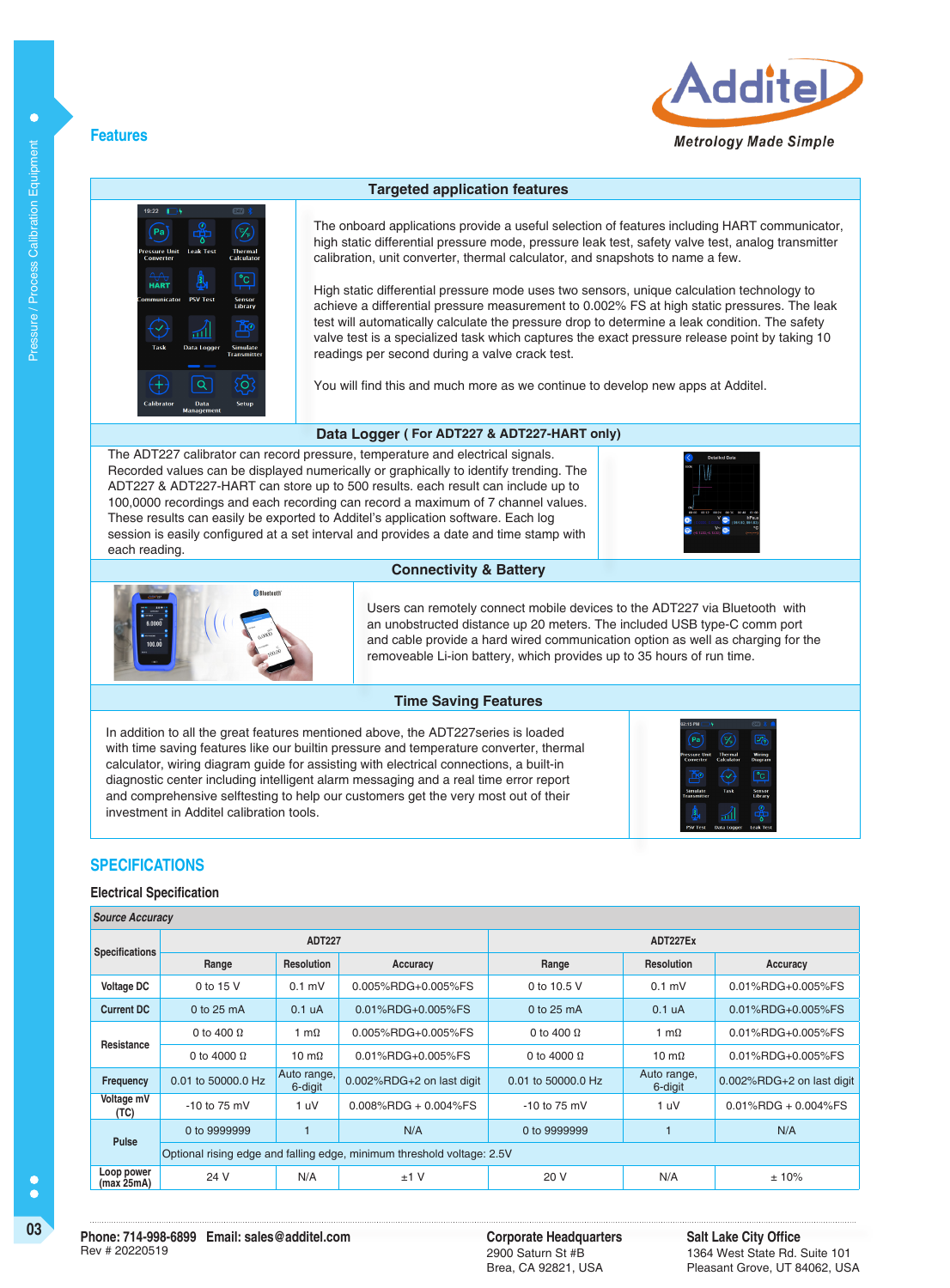

 $\bullet$ 

| <b>Measurement Accuracy Cont.</b> |  |  |
|-----------------------------------|--|--|
|-----------------------------------|--|--|

|                          |                                                                                                                                                                               | <b>ADT227</b>          |                                                                   | ADT227Ex                                                             |                        |                                    |  |
|--------------------------|-------------------------------------------------------------------------------------------------------------------------------------------------------------------------------|------------------------|-------------------------------------------------------------------|----------------------------------------------------------------------|------------------------|------------------------------------|--|
| Specifications           | Range                                                                                                                                                                         | <b>Resolution</b>      | Accuracy                                                          | Range                                                                | <b>Resolution</b>      | Accuracy                           |  |
|                          | -300 to 300 mV                                                                                                                                                                | $1 \mu V$              | $0.005\%$ RDG + 0.005% FS                                         | -300 to 300 mV                                                       | $1 \mu V$              | $0.01\%$ RDG + 0.005% FS           |  |
|                          | -30 to 30 V                                                                                                                                                                   | $0.1$ mV               | $0.005\%$ RDG + 0.005% FS                                         | -30 to 30 V                                                          | $0.1$ mV               | $0.01\%$ RDG + 0.005% FS           |  |
| Voltage DC               | <b>Temperature Coefficient:</b><br>$\pm 5$ ppm FS/°C (-10°C to 10°C and 30°C to 50°C)<br>Impedance: -300 mV to 300 mV = $> 100$ M $\Omega$<br>-30 V to 30 V = $>1$ M $\Omega$ |                        |                                                                   | <b>Temperature Coefficient:</b><br>$\pm$ 5ppm FS/°C (-20°C to -10°C) |                        |                                    |  |
|                          | -300 to 300 V                                                                                                                                                                 | $10 \text{ mV}$        | $0.05\%$ RDG + 0.01% FS                                           |                                                                      |                        |                                    |  |
|                          | Temperature coefficient: ±0.0025% FS/°C<br>(-10°C to 10°C and 30°C to 50°C)                                                                                                   |                        |                                                                   |                                                                      |                        |                                    |  |
| DC High Voltage          | Maximum input voltage = 300 V, IEC61010 300V CATII                                                                                                                            |                        |                                                                   |                                                                      | N/A                    |                                    |  |
|                          | Commong mode rejection: >100 dB (at 50 or 60 Hz)                                                                                                                              |                        |                                                                   |                                                                      |                        |                                    |  |
|                          | Impedance: $> 4$ M $\Omega$ , DC coupling                                                                                                                                     |                        |                                                                   |                                                                      |                        |                                    |  |
|                          | 300V (40 to 500 Hz)                                                                                                                                                           | $10 \text{ mV}$        | $0.5\%$ RDG + 0.05% FS                                            |                                                                      |                        |                                    |  |
|                          | $(-10^{\circ}$ C to 10 $^{\circ}$ C and 30 $^{\circ}$ C to 50 $^{\circ}$ C)                                                                                                   |                        | Temperature coefficient: $\pm$ (0.025% RD + 0.0025% FS) /°C       |                                                                      |                        |                                    |  |
| <b>AC High Voltage</b>   | Maximum input voltage = 300 V, IEC61010 300V CATII                                                                                                                            |                        |                                                                   | N/A                                                                  |                        |                                    |  |
|                          |                                                                                                                                                                               |                        | 9% to 100% of range is suitable for the above accuracy indicators |                                                                      |                        |                                    |  |
|                          | Impedance: $>4$ M $\Omega$ , <100pF, AC coupling                                                                                                                              |                        |                                                                   |                                                                      |                        |                                    |  |
|                          | $-30$ to $30$ mA                                                                                                                                                              | $0.1 \mu A$            | $0.01\%$ RDG + 0.005% FS                                          | $-30$ to $30$ mA                                                     | $0.1 \mu A$            | $0.01\%$ RDG + 0.005% FS           |  |
| <b>Current DC</b>        | Temperature Coefficient: ±5ppm FS/°C (-10°C to 10°C and 30°C<br>to 50°C), Impedance: $<$ 40 $\Omega$                                                                          |                        |                                                                   | Temperature Coefficient:<br>$\pm$ 5ppm FS/°C (-20°C to -10°C)        |                        |                                    |  |
|                          | 0 to 400 $\Omega$                                                                                                                                                             | $1 \text{ m}\Omega$    | $0.005\%$ RDG + 0.005% FS                                         | 0 to 400 $\Omega$                                                    | 1 m $\Omega$           | $0.01\%$ RDG + 0.005% FS           |  |
|                          | 0 to 4000 $\Omega$                                                                                                                                                            | 10 m $\Omega$          | $0.01\%$ RDG + 0.005% FS                                          | 0 to 4000 $\Omega$                                                   | 10 m $\Omega$          | $0.01\%$ RDG + 0.005% FS           |  |
| Resistance<br>$(4-Wire)$ | Temperature coeficient:<br>$\pm$ 5 ppm FS/°C (-10°C to 10°C and 30°C to 50°C)                                                                                                 |                        |                                                                   | <b>Temperature Coefficient:</b><br>$\pm$ 5ppm FS/°C (-20°C to -10°C) |                        |                                    |  |
|                          | 2-Wire + 50 m $\Omega$ , 3-wire+ 10 m $\Omega$                                                                                                                                |                        |                                                                   |                                                                      |                        |                                    |  |
|                          | Excitation current: 0.2 mA                                                                                                                                                    |                        |                                                                   |                                                                      |                        |                                    |  |
|                          | $-10$ to 75 mV                                                                                                                                                                | 0.1 <sub>u</sub>       | $0.008\%$ RDG + 0.004% FS                                         | -10 to 75 mV                                                         | 0.1 <sub>u</sub>       | $0.01\%$ RDG + 0.004% FS           |  |
| Voltage mV (TC)          | <b>Temperature Coefficient:</b><br>$\pm$ 5ppm FS/ $\degree$ C (-10 $\degree$ C to 10 $\degree$ C and 30 $\degree$ C to 50 $\degree$ C)                                        |                        |                                                                   | <b>Temperature Coefficient:</b><br>$\pm$ 5ppm FS/°C (-20°C to -10°C) |                        |                                    |  |
|                          | Impedance: $>100$ M $\Omega$                                                                                                                                                  |                        |                                                                   |                                                                      |                        |                                    |  |
|                          | 0.01 to 50000 Hz                                                                                                                                                              | Auto range,<br>6-digit | $0.002\%$ RDG + 2 on last<br>digit                                | 0.01 to 50000 Hz                                                     | Auto range,<br>6-digit | $0.002\%$ RDG + 2 on last<br>digit |  |
| Frequency                | Minimum threshold voltage: 2.5 V                                                                                                                                              |                        |                                                                   |                                                                      |                        |                                    |  |
|                          | Supported units: Hz, kHz, MHz, CPM, CPH, s, ms, µs                                                                                                                            |                        |                                                                   |                                                                      |                        |                                    |  |
|                          | 0 to 9999999                                                                                                                                                                  | 1                      | N/A                                                               | 0 to 9999999                                                         | 1                      | N/A                                |  |
| Pulse                    | Optional rising edge and falling edge, minimum threshold voltage: 2.5V                                                                                                        |                        |                                                                   |                                                                      |                        |                                    |  |
| Switch                   | Supports dry or wet switches. Voltage range of 3 to 30 V. Response speed < 10 ms                                                                                              |                        |                                                                   |                                                                      |                        |                                    |  |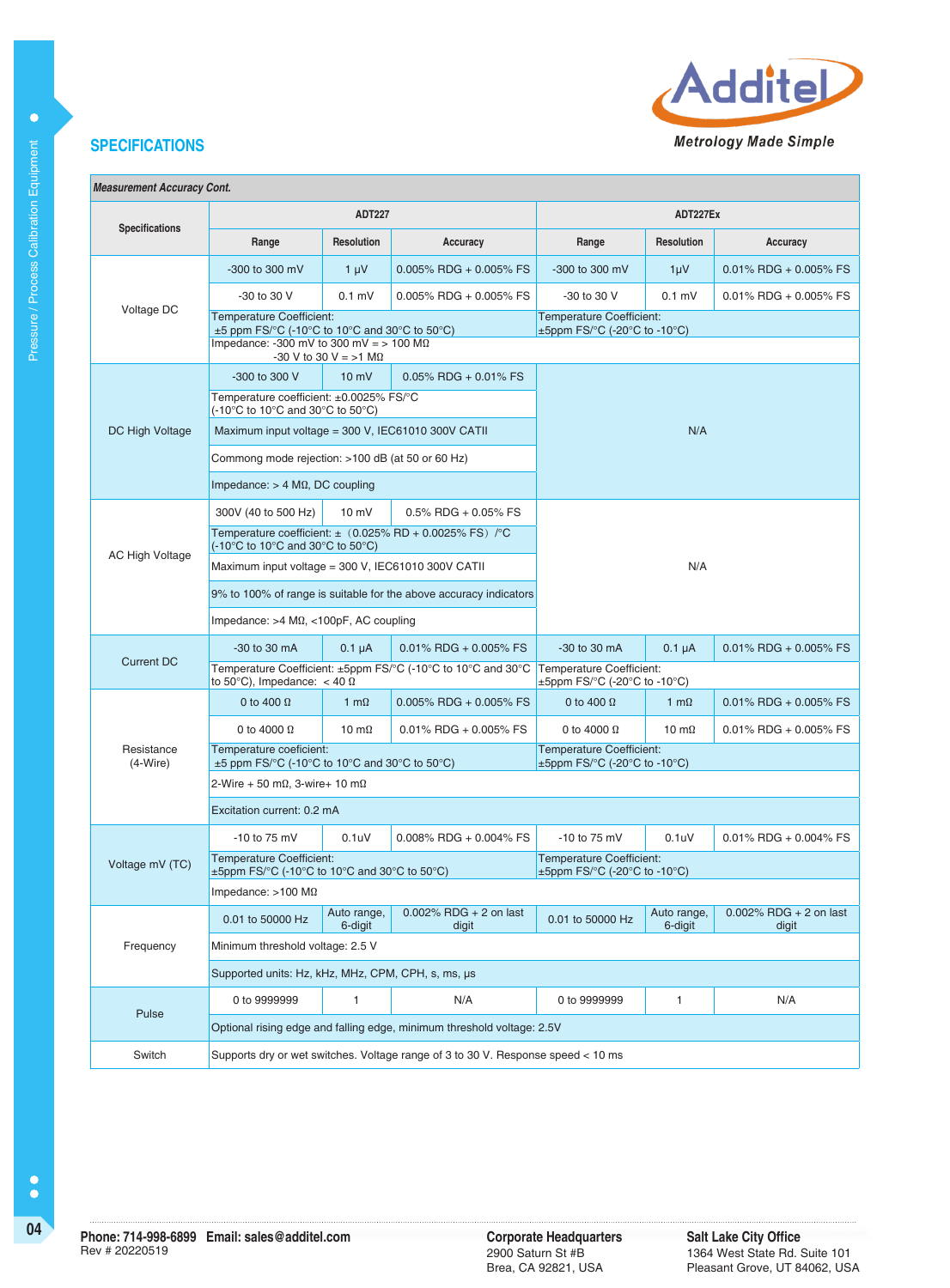

## **Genreal Specification**

| <b>Specifications</b>                                | <b>ADT227</b>                                                                                                  | ADT227Ex                                                                                                                    |  |  |  |
|------------------------------------------------------|----------------------------------------------------------------------------------------------------------------|-----------------------------------------------------------------------------------------------------------------------------|--|--|--|
| <b>Operating Temperature</b>                         | -10 $\mathrm{^{\circ}C}$ to 50 $\mathrm{^{\circ}C}$                                                            | -20 $^{\circ}$ C to 50 $^{\circ}$ C                                                                                         |  |  |  |
| <b>Specification guaranteed</b><br>temperature range | 10 $\rm{^{\circ}C}$ to 30 $\rm{^{\circ}C}$                                                                     | 10 $\rm{^{\circ}C}$ to 30 $\rm{^{\circ}C}$                                                                                  |  |  |  |
| <b>Storage Temperature</b>                           | -30°C to 70°C                                                                                                  | -30 $\rm{^{\circ}C}$ to 70 $\rm{^{\circ}C}$                                                                                 |  |  |  |
| <b>Humidity</b>                                      | <95%, non-condensing                                                                                           | <95%, non-condensing                                                                                                        |  |  |  |
| Power supply                                         | 6600mAh, 23.8Wh lithium battery, charging time 4~6<br>hours, battery pack can be charged independently         | 4000mAh 14.4Wh Explosion-proof lithium battery packcharging time<br>6~8 hours, battery pack can be charged independently    |  |  |  |
| User interface                                       | Icon drive menus                                                                                               | Icon driven menus with navigation buttons                                                                                   |  |  |  |
| Ports protection voltage                             | 50V max<br>(Only for the top ports)                                                                            | 30V max                                                                                                                     |  |  |  |
| <b>Display</b>                                       | 5.0 inch 480 x 800 mm TFT LCD capacitive screen                                                                | 4.4 inch 640 x 480 mm color display capacitive screen                                                                       |  |  |  |
| Data logger                                          | 500 results, each result x 100,0000 recordings,<br>N/A<br>each recording records a maximum of 7 channel values |                                                                                                                             |  |  |  |
| Maximum altitude                                     | 3000 meters                                                                                                    |                                                                                                                             |  |  |  |
| <b>European Compliance</b>                           | <b>CE Mark</b>                                                                                                 |                                                                                                                             |  |  |  |
| <b>Electrical Connection</b>                         | Ø4mm sockets and flat mini-jack thermocouple socket                                                            |                                                                                                                             |  |  |  |
| <b>Size</b>                                          | 6.97" x 4.13" x 2.04" (177 mm x 105 mm x 52 mm)                                                                |                                                                                                                             |  |  |  |
| Weight                                               | 1.6 lb $(0.7 \text{ kg})$                                                                                      | 1.65 lb $(0.75Kg)$                                                                                                          |  |  |  |
| <b>Battery</b>                                       |                                                                                                                | Rechargeable Li-ion battery (included)                                                                                      |  |  |  |
| <b>Battery Life</b>                                  | Typically 16 hours                                                                                             | Typically 35 hours                                                                                                          |  |  |  |
| <b>Battery Charge</b>                                |                                                                                                                | 110V/220V external power adapter included. Battery can be charged external to the unit. Typically charge time is 6-8 hours. |  |  |  |
| <b>External pressure module</b>                      |                                                                                                                | Dual channel aerial plug, can connect two digital pressure modules                                                          |  |  |  |
| Warm-up time                                         |                                                                                                                | Full specification performance is achieved after a 10 minute warm-up time.                                                  |  |  |  |
| <b>ROHS compliant</b>                                | Rohs II Directive 2011/65/EU, EN50581:2012                                                                     |                                                                                                                             |  |  |  |
| Display rate                                         | 3 readings per second                                                                                          |                                                                                                                             |  |  |  |
| <b>Barometric Accuracy</b><br>(Built-in barometer)   | 55Pa                                                                                                           |                                                                                                                             |  |  |  |
| IP protection level                                  | IP67, 1 meter drop test                                                                                        |                                                                                                                             |  |  |  |
| Communication                                        |                                                                                                                | Isolate USB-TYPEC (slave), Bluetooth BLE                                                                                    |  |  |  |
| Calibration                                          |                                                                                                                | ISO 17025 accredited calibration with data                                                                                  |  |  |  |
| Warranty                                             |                                                                                                                | 3 years                                                                                                                     |  |  |  |
|                                                      |                                                                                                                |                                                                                                                             |  |  |  |

#### **Pressure Specification**

**Pressure Specification (ADT227 & ADT227Ex)**

The ADT161 and ADT161Ex series Intelligent Digital Pressure Modules are available for gauge, vacuum and absolute pressure from -15 psi to 60,000 psi (-1 bar to 4200 bar). Accuracy from 0.02% FS includes operation over 14°F to 122°F (-10°C to 50°C), one year stability and calibration uncertainty. For detailed specifications, please refer to the pressure modules datasheet.

 $\bullet$ 

 $\bullet$ 

2900 Saturn St #B Brea, CA 92821, USA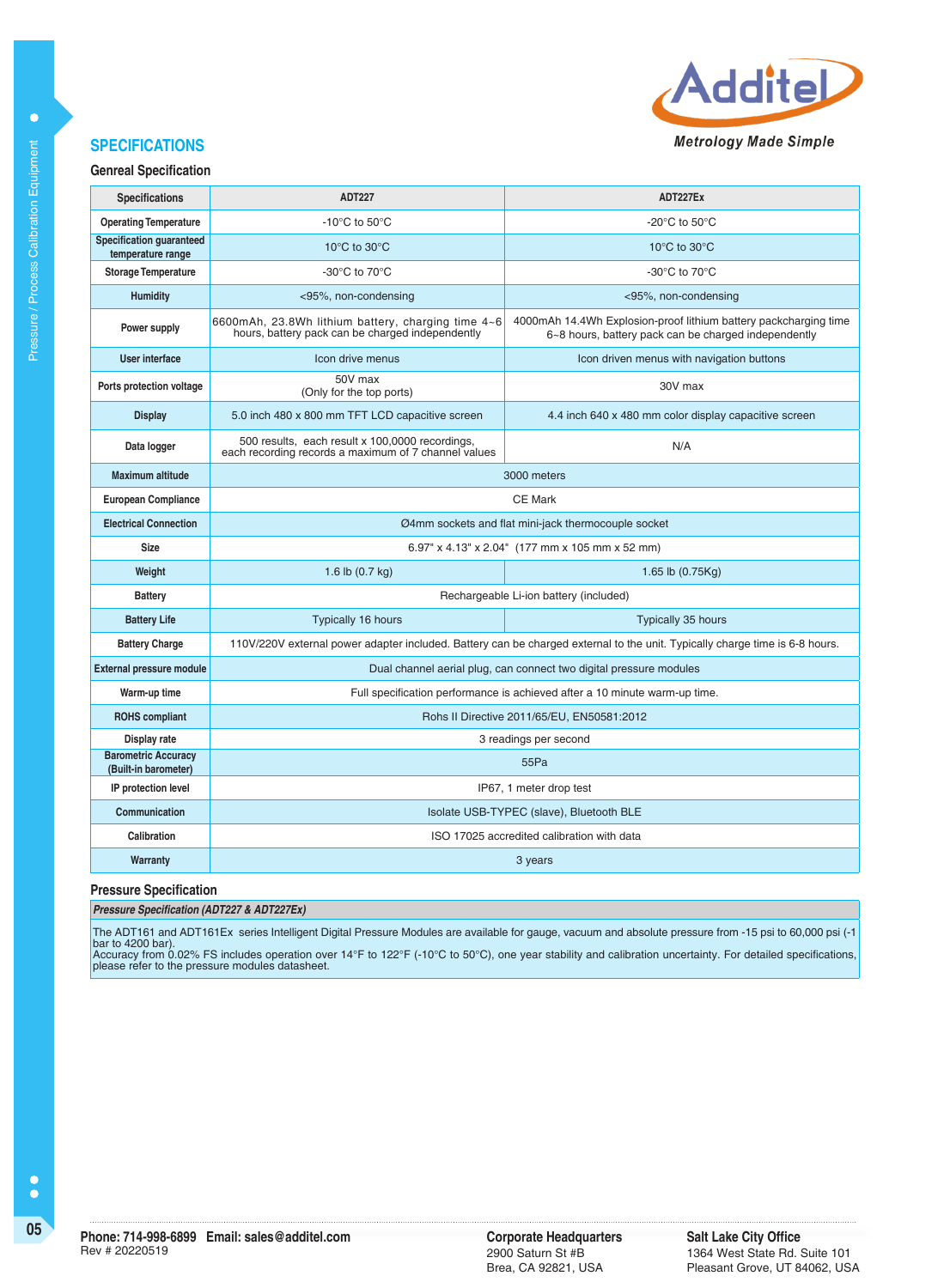

#### **Temperature Specification**

|  | <b>Thermocouple Measurement and Source Accuracy</b> |  |  |
|--|-----------------------------------------------------|--|--|
|--|-----------------------------------------------------|--|--|

|                     | <b>ADT227</b>     |                        |                  |                  |                                 | ADT227Ex     |                        |                  |  |
|---------------------|-------------------|------------------------|------------------|------------------|---------------------------------|--------------|------------------------|------------------|--|
|                     |                   |                        | Accuracy (°C)    |                  |                                 |              |                        | Accuracy (°C)    |  |
| <b>Type</b>         | <b>Standard</b>   | Temperature Range (°C) |                  | Measure / Source | <b>Standard</b>                 |              | Temperature Range (°C) | Measure / Source |  |
|                     |                   |                        | $-50-0$          | 0.77             |                                 |              | $-50 - 100$            | 0.77             |  |
| s                   | <b>IEC 584</b>    | -50 to 1768            | $0 - 100$        | 0.56             | <b>IEC 584</b>                  | -50 to 1768  | $100 - 1000$           | 0.56             |  |
|                     |                   |                        | 100~1768         | 0.44             |                                 |              | 1000~1768              | 0.47             |  |
|                     |                   |                        | $-50 - 0$        | 0.82             |                                 |              | $-50 - 0$              | 0.82             |  |
| $\mathsf{R}$        | <b>IEC 584</b>    | -50 to 1768            | $0 - 200$        | 0.57             | <b>IEC 584</b>                  | -50 to 1768  | $0 - 200$              | 0.57             |  |
|                     |                   |                        | 200~1768         | 0.38             |                                 |              | 200~1768               | 0.42             |  |
|                     |                   |                        | 200~300          | 1.51             |                                 |              | 200~300                | 1.51             |  |
|                     |                   |                        | 300~500          | 1.00             |                                 |              | 300~500                | 1.00             |  |
| в                   | <b>IEC 584</b>    | 0 to 1820              | 500~800          | 0.62             | <b>IEC 584</b>                  | 0 to 1820    | 500~800                | 0.62             |  |
|                     |                   |                        | 800~1820         | 0.43             |                                 |              | 800~1820               | 0.43             |  |
|                     |                   |                        | -250 to -200     | 0.72             |                                 |              | -250 to -200           | 0.75             |  |
|                     |                   |                        | $-200$ to $-100$ | 0.23             |                                 |              | -200 to -100           | 0.24             |  |
| K                   | <b>IEC 584</b>    | -270 to 1372           | -100 to 600      | 0.12             | <b>IEC 584</b>                  | -270 to 1372 | $-100$ to 600          | 0.13             |  |
|                     |                   |                        | 600 to 1372      | 0.22             |                                 |              | 600 to 1372            | 0.25             |  |
|                     |                   |                        | $-250$ to $-200$ | 1.14             |                                 |              | $-250$ to $-200$       | 1.17             |  |
| N                   | <b>IEC 584</b>    | -270 to 1300           | -200 to -100     | 0.33             | <b>IEC 584</b>                  | -270 to 1300 | -200 to -100           | 0.34             |  |
|                     |                   |                        | -100 to 1300     | 0.19             |                                 |              | -100 to 1300           | 0.22             |  |
|                     |                   |                        | $-250 - -200$    | 0.39             |                                 |              | $-250 - -200$          | 0.41             |  |
|                     |                   |                        | $-200 - -100$    | 0.15             |                                 |              | $-200 - 100$           | 0.15             |  |
| E<br><b>IEC 584</b> | $-270$ to $1000$  | $-100 - 700$           | 0.09             | <b>IEC 584</b>   | $-270$ to $1000$                | $-100 - 700$ | 0.10                   |                  |  |
|                     |                   |                        | 700~1000         | 0.12             |                                 |              | 700~1000               | 0.14             |  |
|                     |                   |                        | $-210 - -100$    | 0.19             | <b>IEC 584</b><br>$-210 - 1200$ |              | $-210 - -100$          | 0.20             |  |
| J                   | <b>IEC 584</b>    | $-210 - 1200$          | $-100 - 700$     | 0.10             |                                 |              | $-100 - 700$           | 0.11             |  |
|                     |                   |                        | 700~1200         | 0.15             |                                 | 700~1200     | 0.17                   |                  |  |
|                     |                   |                        | $-250 - -100$    | 0.55             |                                 |              | $-250 - -100$          | 0.57             |  |
| T                   | <b>IEC 584</b>    | -270 to 400            | $-100 - 0$       | 0.12             | <b>IEC 584</b>                  | -270 to 400  | $-100 - 0$             | 0.12             |  |
|                     |                   |                        | $0 - 400$        | 0.08             |                                 |              | $0 - 400$              | 0.08             |  |
|                     |                   |                        | 0 to 1000        | 0.24             |                                 |              | 0 to 1000              | 0.26             |  |
| C                   | ASTM E988         | 0 to 2315              | 1000 to 1800     | 0.40             | ASTM E988                       | 0 to 2315    | 1000 to 1800           | 0.45             |  |
|                     |                   |                        | 1800 to 2315     | 0.65             |                                 |              | 1800 to 2315           | 0.73             |  |
|                     |                   |                        | $0 - 100$        | 0.31             |                                 |              | $0 - 100$              | 0.31             |  |
| D                   | <b>ASTM E988</b>  |                        | 100~1200         | 0.25             |                                 |              | $100 - 1200$           | 0.27             |  |
|                     |                   | $0 - 2315$             | 1200~2000        | 0.42             | <b>ASTM E988</b>                | $0 - 2315$   | 1200~2000              | 0.47             |  |
|                     |                   |                        | 2000~2315        | 0.65             |                                 |              | 2000~2315              | 0.74             |  |
|                     |                   |                        | $50 - 100$       | 0.90             |                                 |              | $50 - 100$             | 0.90             |  |
|                     |                   |                        | 100~200          | 0.57             |                                 |              | 100~200                | 0.57             |  |
| G                   | <b>ASTM E1751</b> | 0 to 2315              | 200~400          | 0.35             | <b>ASTM E1751</b>               | 0 to 2315    | 200~400                | 0.36             |  |
|                     |                   |                        | 400~1500         | 0.25             |                                 |              | 400~1500               | 0.27             |  |
|                     |                   |                        | 1500~2315        | 0.49             |                                 |              | 1500~2315              | 0.55             |  |
|                     |                   |                        | -200 to -100     | 0.11             |                                 |              | -200 to -100           | 0.12             |  |
| L                   | <b>DIN43710</b>   | -200 to 900            | -100 to 400      | 0.08             | <b>DIN43710</b>                 | -200 to 900  | -100 to 400            | 0.09             |  |
|                     |                   |                        | 400 to 900       | 0.10             |                                 |              | 400 to 900             | 0.12             |  |
| U                   | DIN43710          | -200 to 600            | $-200$ to $0$    | 0.21             | DIN43710                        | -200 to 600  | $-200$ to $0$          | 0.21             |  |
|                     |                   |                        | 0 to 600         | 0.08             |                                 |              | 0 to 600               | 0.09             |  |

Note: Internal CJC is ±0.15°C (-10°C to 50°C ambient temperature)

Accuracy with external cold junction only, for internal cold junction add 0.15 ℃(k=2)

 $\bullet$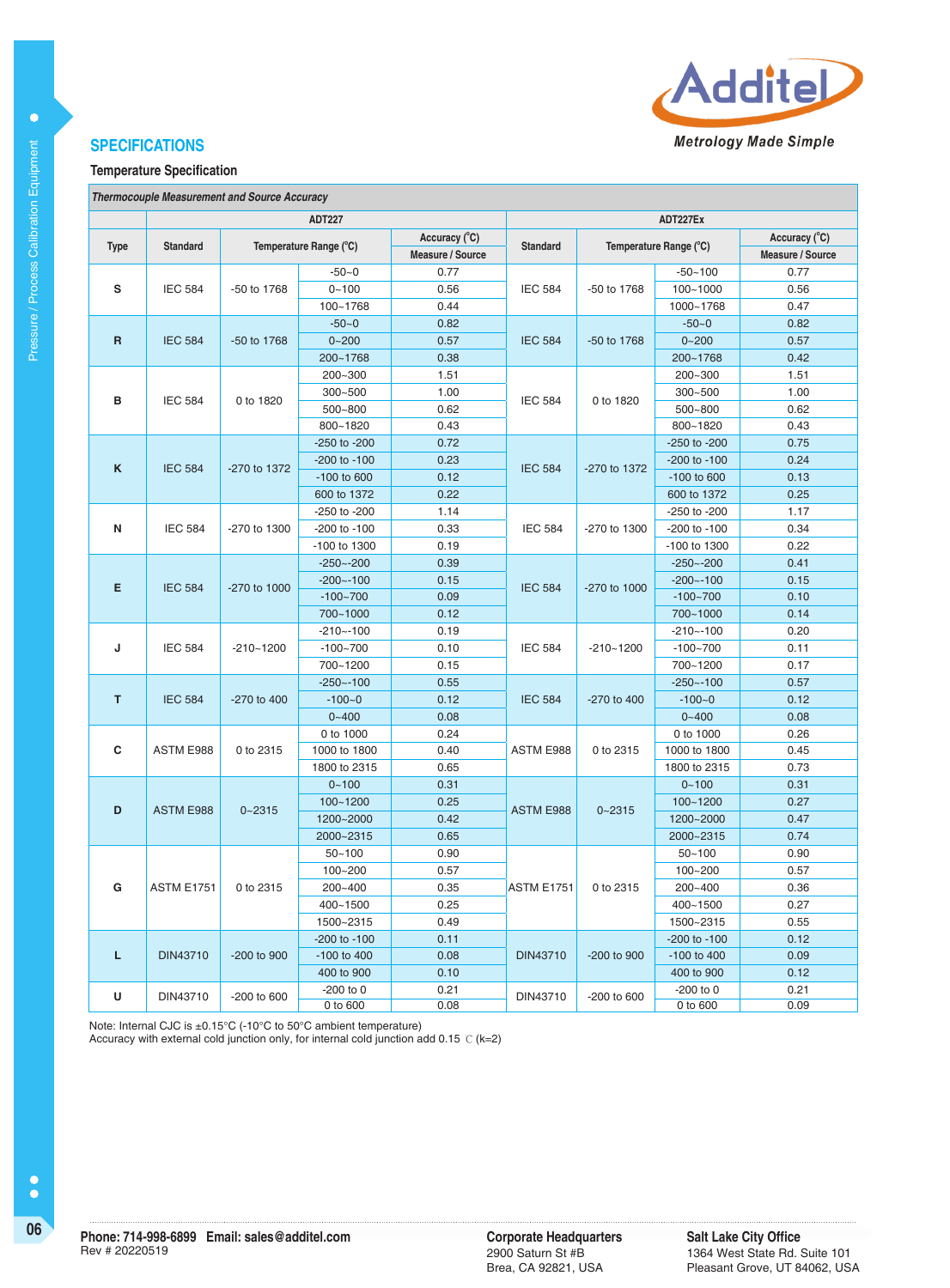

#### **RTD Measurement and Source Accuracy**

|                             |               |                        | Accuracy $(^{\circ}C)$ |          |  |
|-----------------------------|---------------|------------------------|------------------------|----------|--|
| <b>Measure and Simulate</b> |               | Temperature Range (°C) | <b>ADT227</b>          | ADT227Ex |  |
|                             |               | $-200 - 200$           | 0.57                   | 0.59     |  |
| PT10(385)                   | $-200$ to 850 | $200 - 600$            | 0.67                   | 0.72     |  |
|                             |               | 600~850                | 0.75                   | 0.82     |  |
|                             |               | $-200 - 200$           | 0.24                   | 0.27     |  |
| PT25(385)                   | -200 to 850   | $200 - 600$            | 0.30                   | 0.35     |  |
|                             |               | $600 - 850$            | 0.34                   | 0.41     |  |
|                             |               | $-200 - 200$           | 0.13                   | 0.16     |  |
| PT50(3916)                  | -200 to 850   | $200 - 600$            | 0.17                   | 0.22     |  |
|                             |               | 600~850                | 0.20                   | 0.27     |  |
| PT100(385)                  |               | $-200 - 200$           | 0.08                   | 0.10     |  |
| PT100(391)<br>PT100(3916)   | -200 to 850   | $200 - 600$            | 0.11                   | 0.16     |  |
| PT100(3926)                 |               | $600 - 850$            | 0.14                   | 0.20     |  |
|                             | -200 to 850   | $-200 - 200$           | 0.32                   | 0.32     |  |
|                             |               | 200~300                | 0.34                   | 0.34     |  |
| PT200(385)                  |               | $300 - 600$            | 0.41                   | 0.41     |  |
|                             |               | 600~850                | 0.48                   | 0.48     |  |
|                             | $-200$ to 850 | $-200 - 0$             | 0.15                   | 0.15     |  |
| PT400(385)                  |               | $0 - 200$              | 0.18                   | 0.18     |  |
|                             |               | $200 - 600$            | 0.25                   | 0.25     |  |
|                             |               | 600~850                | 0.30                   | 0.30     |  |
|                             |               | $-200 - 200$           | 0.16                   | 0.16     |  |
| PT500(385)                  | -200 to 850   | $200 - 600$            | 0.22                   | 0.22     |  |
|                             |               | 600~850                | 0.27                   | 0.27     |  |
|                             |               | $-200 - 200$           | 0.10                   | 0.10     |  |
| PT1000(385)                 | $-200$ to 850 | $200 - 600$            | 0.16                   | 0.16     |  |
|                             |               | 600~850                | 0.20                   | 0.20     |  |
| Cu10(427)                   | $-200 - 260$  | $-200 - 260$           | 0.54                   | 0.56     |  |
| Cu50(428)                   | $-200 - 260$  | $-200 - 260$           | 0.11                   | 0.13     |  |
| Cu100(428)                  | $-200 - 260$  | $-200 - 260$           | 0.07                   | 0.08     |  |
| Ni100(617)                  | $-60 - 180$   | $-60-0$                | 0.05                   | 0.06     |  |
| Ni100(618)                  |               | $0 - 180$              | 0.05                   | 0.05     |  |
| Ni120(672)                  | $-80 - 260$   | $-80 - 260$            | 0.04                   | 0.05     |  |
| <b>Ni1000</b>               | $-50 - 150$   | $-50 - 150$            | 0.07                   | 0.07     |  |

\*Note: Ambient temperature of 20°C±10°C.

4-wire accuracy. For 2-wire add 50 mΩ, for 3-wire add 10 mΩ

 $\bullet$